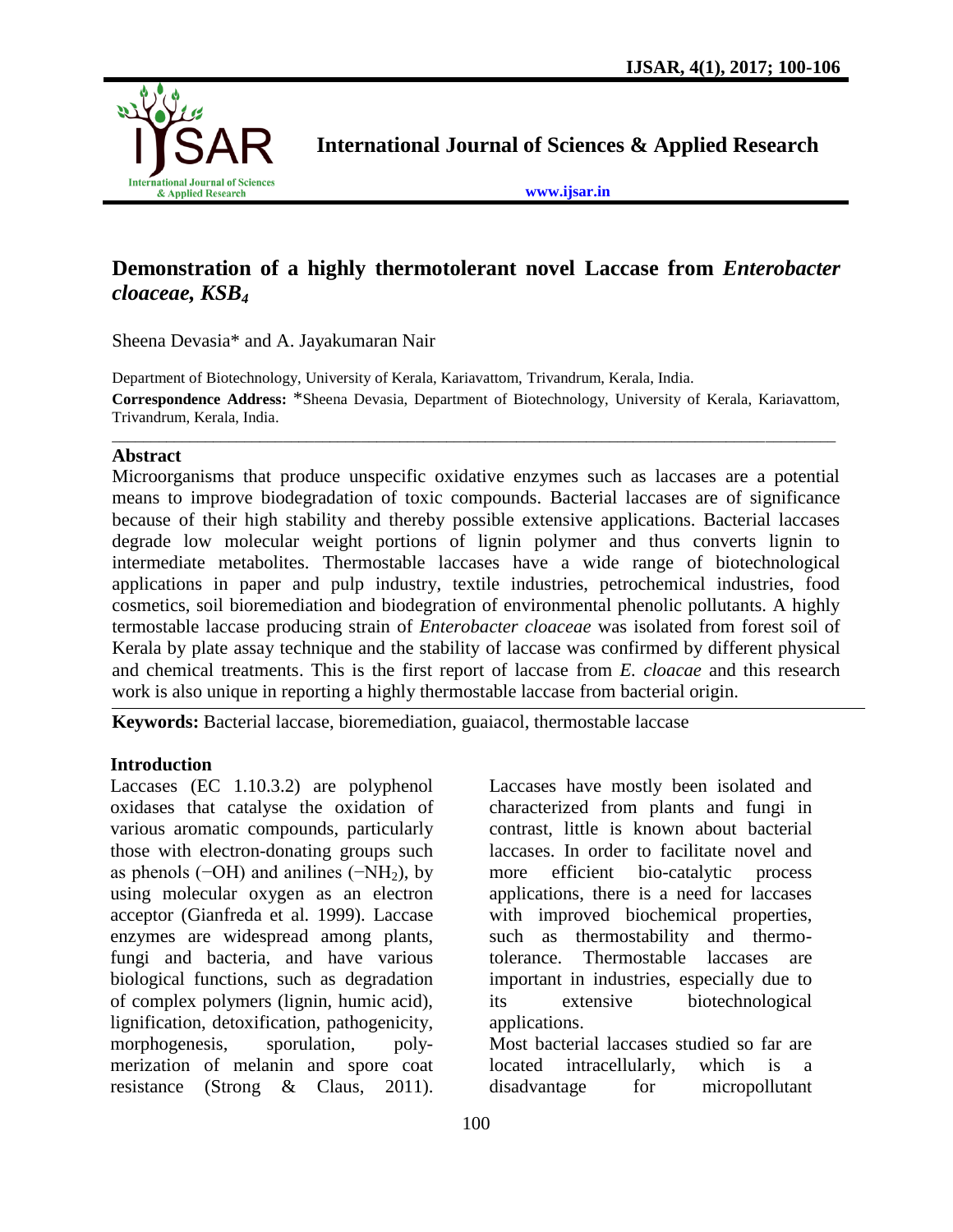degradation (Sharma et al*.* 2007). However, some strains of *Streptomyces spp.* produce extracellular laccases, such as *S. psammoticus MTCC 7334* (Niladevi et al. 2008a), *S. cyaneus CECT 3335* (Arias et al. 2003), *S. ipomoea CECT 3341* (Molina-Guijarro et al. 2009) or *S. griseus NBRC 13350* (Endo et al. 2002). Moreover, laccases from *S. psammoticus* and *S. ipomoea* showed unusually high activity at the slightly alkaline pH values (7–8) found in wastewater, as well as tolerance to high NaCl  $(> 1 M)$ concentrations (Molina-Guijarro et al. 2009; Niladevi et al. 2008a). High laccase activity was also observed in the culture supernatant of *S. psammoticus* and *S. cyaneus* (Arias et al*.* 2003; Niladevi et al. 2009), suggesting suitability of these strains for bioremediation applications. Due to their wide range of substrates and the sole requirement of oxygen as the cosubstrate, laccases appear to be a promising biocatalyst to enhance the biodegradation of micropollutants in wastewater in a complementary treatment step (Jonas et al. 2013). Very little is known about the potential of bacterial laccases for bioremediation applications. Wastewater treatment involving bacteria is, however, considered to be more stable, as bacteria generally tolerate a broader range of habitats and grow faster than fungi (Harms et al*.* 2011). Moreover, in contrast to fungal laccases, some bacterial laccases can be highly active and much more stable at high temperatures, at high pH as well as at high chloride concentrations (Bugg et al. 2011; Dwivedi et al. 2011; Reiss et al. 2011; Sharma et al. 2007).

#### **Materials and methods Screening of Potent Laccase Producing Organisms**

Soil samples were collected from Kallar forest area of Kerala and screened for

laccase activity. The serially diluted soil samples were plated on Vogel's Mineral Media (VMM) agar plates (pH 5.6) containing 0.02% guaiacol (Di- methoxy phenol, DMP) (Sigma) as substrate (Vogel, 1956; Pedro et al*.* 1993). The positive strain which produced reddish brown zone was isolated, purified. Modified Plate Assay was conducted using an increased concentration of guaiacol (0.04%) to demonstrate the tolerance of phenolic compound by the laccase producing strain.

Laccase production was confirmed in the production media, VMM broth, pH 5.6. The *Enterobacter cloaceae KSB<sup>4</sup>* bacterial culture was incubated at  $37^{\circ}$ C. The samples were collected in every 24 h and centrifuged at 10,000 rpm for 15 min. The supernatant was taken for enzyme assay. The enzyme assay was conducted using 2, 2'-azino-bis (3-ethylbenzothiazoline-6 sulphonic acid (ABTS) (Biogene, USA) as substrate.

### **Laccase Assay**

The assay mixture contained 2mM ABTS in 0.1M sodium citrate buffer, pH 3.0. Oxidation of ABTS was monitored by determining the absorbance increase at 420 nm ( $\varepsilon = 3.6 \times 10^4$  M<sup>-1</sup>cm<sup>-1</sup>) (Jia Li Dong, 2004). One unit of enzyme activity was defined as the amount of enzyme required to oxidize 1 μmol of ABTS per min. Assay was conducted at regular intervals. The laccase production rate and the optimum day of enzyme production were noted for the *E. cloaceae KSB<sup>4</sup>* strain.

## **Batch Production of Laccase**

Batch production of laccase using *Enterobacter cloacae KSB<sup>4</sup>* was carried out in VMM production media. 1% inoculum *Enterobacter cloacae KSB<sup>4</sup>* was prepared in VMM broth by transferring the bacterial strain from Nutrient agar slant to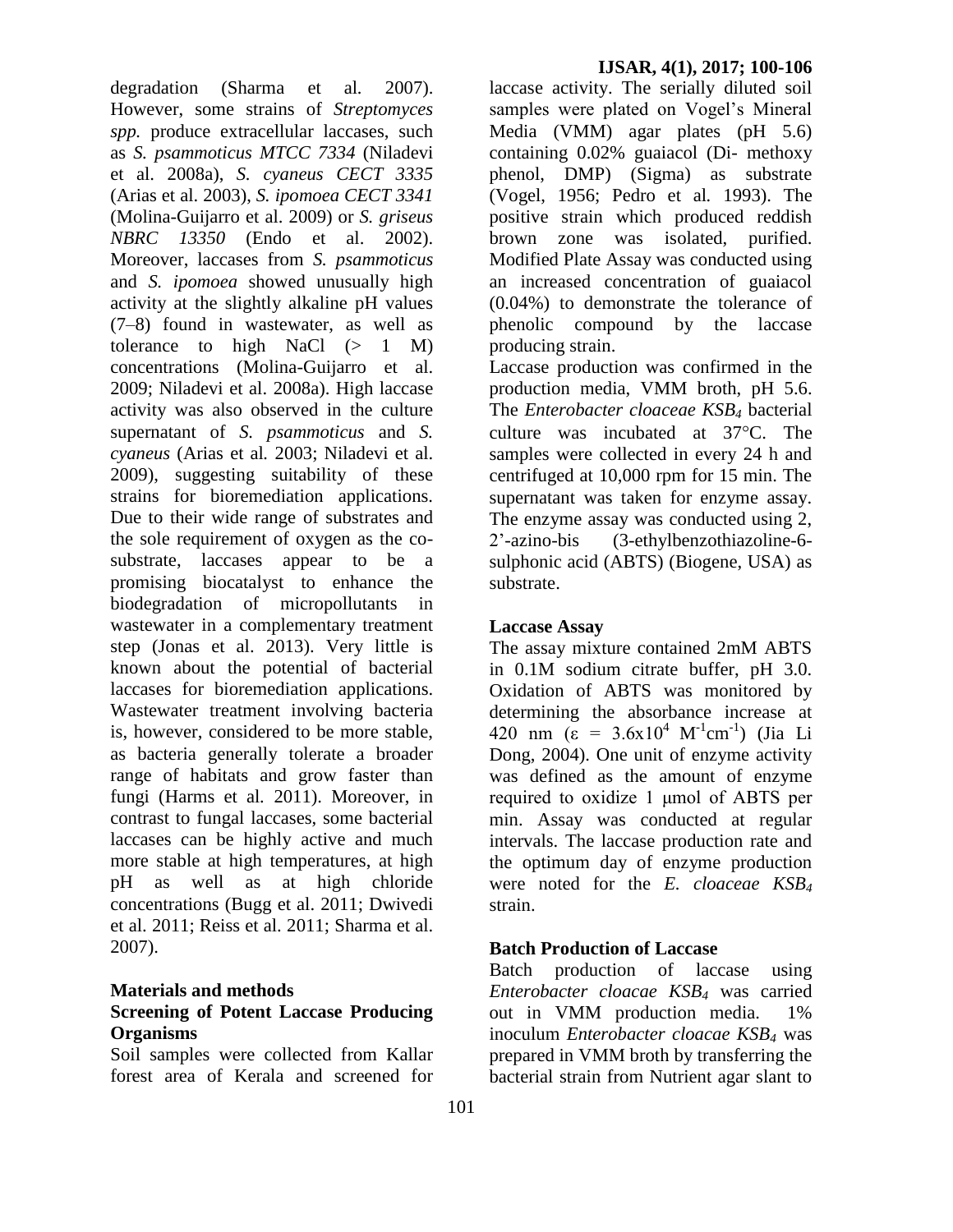VMM broth and incubating for 24 h at 120 rpm,  $37^{\circ}$ C. 1% bacterial culture with 0.7 Abs at 600nm was used for inoculating the bacterial production media. Samples from each batch culture was collected every 24 h, centrifuged at 10,000 rpm for 15 min and ABTS assay of the supernatant was carried out.

### **Substrate Oxidation Studies by Laccase**

The substrate tolerance was studied by incorporating 0.02% *p-*cresol, *p*aminophenol, *p-*phenylene diamine, hydroquinone and tropolone in VMM agar plates. The organism was inoculated and incubated for 48 h at  $37^{\circ}$ C. The growth and oxidation pattern were noted.

#### **Stability studies of Laccase from** *E. cloacae KSB<sup>4</sup>*

Some physical treatments were employed to study the unique characteristics of isolated laccase. The supernatant was given the following treatments: The physical treatments employed were i)The enzyme sample heated to 80°C in a water bath for 60 minutes ii) The enzyme boiled to 100°C for 5 minutes and iii) the sample heated to 121°C, at 15 lbs pressure for 15 minutes.

Some chemical treatments were also carried out to prove the unnatural characteristics of the enzyme sample. The treatments employed were i) the sample was incubated with trypsin, 10X (PAA Laboratories, Germany) in the ratio 1:1 for 1 hour at 37°C, ii) the sample was incubated with SDS in the ratio 1:1 for 1 hour at 37°C, iii) TCA was added to the sample and incubated for 1 h and 15 h at 37°C, iv) Proteinase K (20mg/ml) was added in the ratio 1:1 and incubated at 37°C for 1 h, v) 0.1N HCl was added so as to create an extreme acidic environment  $(pH 2.85)$ , vi)  $0.1N$  NaOH was added so as to create an extreme alkaline environment

(pH 10), vii) The sample was treated with ethanol in the ratio 1:1.

A combination of physical and chemical treatment was carried out to study the stability of the enzyme. In this study the TCA treated sample was heated to 80ºC for 15 minutes.

#### **Results and discussion**

#### **Screening of organisms by plate assay using guaiacol**

Soil samples were plated on to guaiacol containing medium. Laccase producing organisms in the soil sample were screened by the oxidative polymerization of guaiacol to bisphenoquinone which was visualized as reddish brown zones on VMM agar plates (Figure.1)



**Figure 1: Plate Assay of Laccase (0.02% guaiacol).**

The tolerance of the DMP tolerant laccase producing organism was studied using the 0.04% guaiacol supplemented plates. The organism could grow in the increased concentration of guaiacol and oxidize the substrate (Figure.2).



**Figure 2: 0.04% DMP tolerance by** *E. cloacae KSB4***.**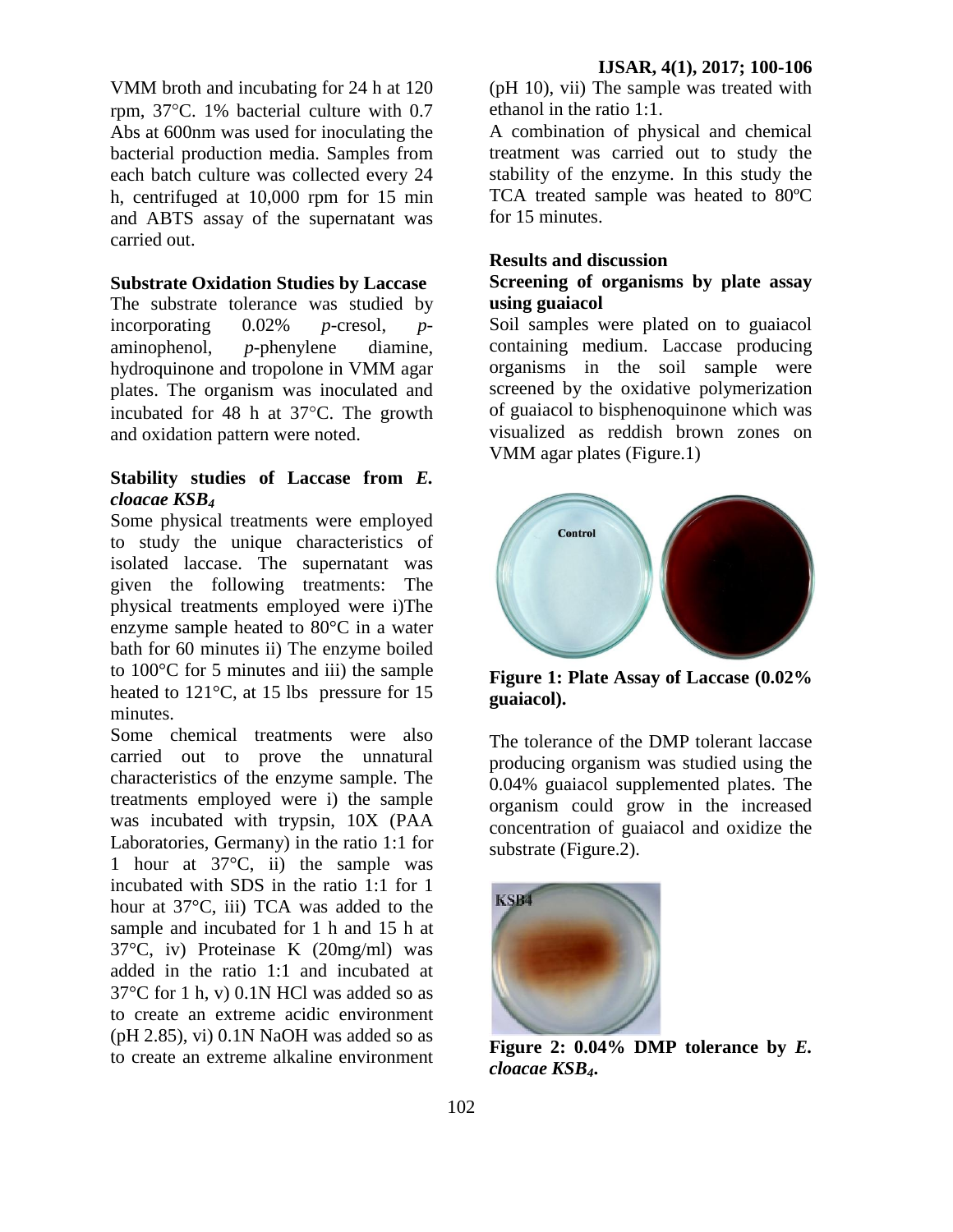### **Laccase production pattern by** *E. cloacae KSB<sup>4</sup>*

The organism was inoculated into VMM broth for laccase production and ABTS assay was conducted every 24 h to find the optimum day of enzyme production. The quantity of enzyme produced by the strain, enzyme production pattern and the optimum day of enzyme production by the organism was studied (Figure 3). The organism produced 8.3 U/ml on 5 days of incubation.



**Figure 3: Laccase production by**  *E.cloacae KSB4***.**

The quantity of enzyme produced by the organism was very high compared to the laccase producing bacterial strains reported.

Substrate Oxidation Pattern of *E.cloacae KSB<sup>4</sup>*

*E.cloacae KSB4* could grow on all substrates except tropolone and could oxidize *p-*phenylene diamine and hydroquinone. Results are tabulated in Table 1. The oxidation pattern of the two substrates is presented in Figure. 4.



**Figure 4: Oxidization of** *p-***phenylene diamine and hydroquinone by** *E.cloacae KSB4***.**

| IJSAR, 4(1), 2017; 100-106 |  |  |                                               |  |  |
|----------------------------|--|--|-----------------------------------------------|--|--|
|                            |  |  | <b>Table 1: Oxidation Pattern of Phenolic</b> |  |  |
| Compounds by               |  |  | the Screened                                  |  |  |
| Organisms.                 |  |  |                                               |  |  |

|                        | Growth/                    |  |
|------------------------|----------------------------|--|
| <b>Substrates</b>      | Oxidation                  |  |
|                        | Pattern of                 |  |
|                        | E.cloacae KSB <sub>4</sub> |  |
| guaiacol               | $+/+$                      |  |
| $p$ -cresol            | $+/-$                      |  |
| $p$ -aminophenol       | $+/-$                      |  |
| $p$ -phenylene diamine | $+/+$                      |  |
| hydroquinone           | $+/-$                      |  |
| Tropolone              |                            |  |

#### **Stability of** *E. cloacae KSB4* **laccase**

The different treatments employed to the *E. cloacae KSB4* laccase gave some unique and interesting results. The laccase activity was so stable that 56% of the total activity retained after treatment at 121°C, 15 lbs for 15 minutes. The results of heat treatments are tabulated in Table 2. This is the first report of laccase from *E. cloacae* with such a high thermostability.

**Table 2: Effect of Physical Treatments.**

| Sl.<br>No. | <b>Treatment</b>             | Time of<br>treatment | Average<br><b>Activity</b><br><b>Retention</b> |
|------------|------------------------------|----------------------|------------------------------------------------|
|            | Heated at<br>$80^{\circ}$ C  | 60 <sub>min</sub>    | 65%                                            |
| 11         | <b>Boiling</b>               | 5min                 | 58%                                            |
|            | $121^{\circ}$ C,<br>$15$ lbs | 15min                | 56%                                            |

Different chemical compounds that denature enzymes were also tried to confirm the unnatural stability of *E. cloacae KSB4* laccase. It was observed that 25% of the original activity was retained after 1hr treatment with 10X trypsin and 78% activity retention on 1hr treatment with SDS. When concentrated TCA, ethanol and Proteinase K was added to study the stability of enzyme, 40%, 44% and 46% activity retained after 1hr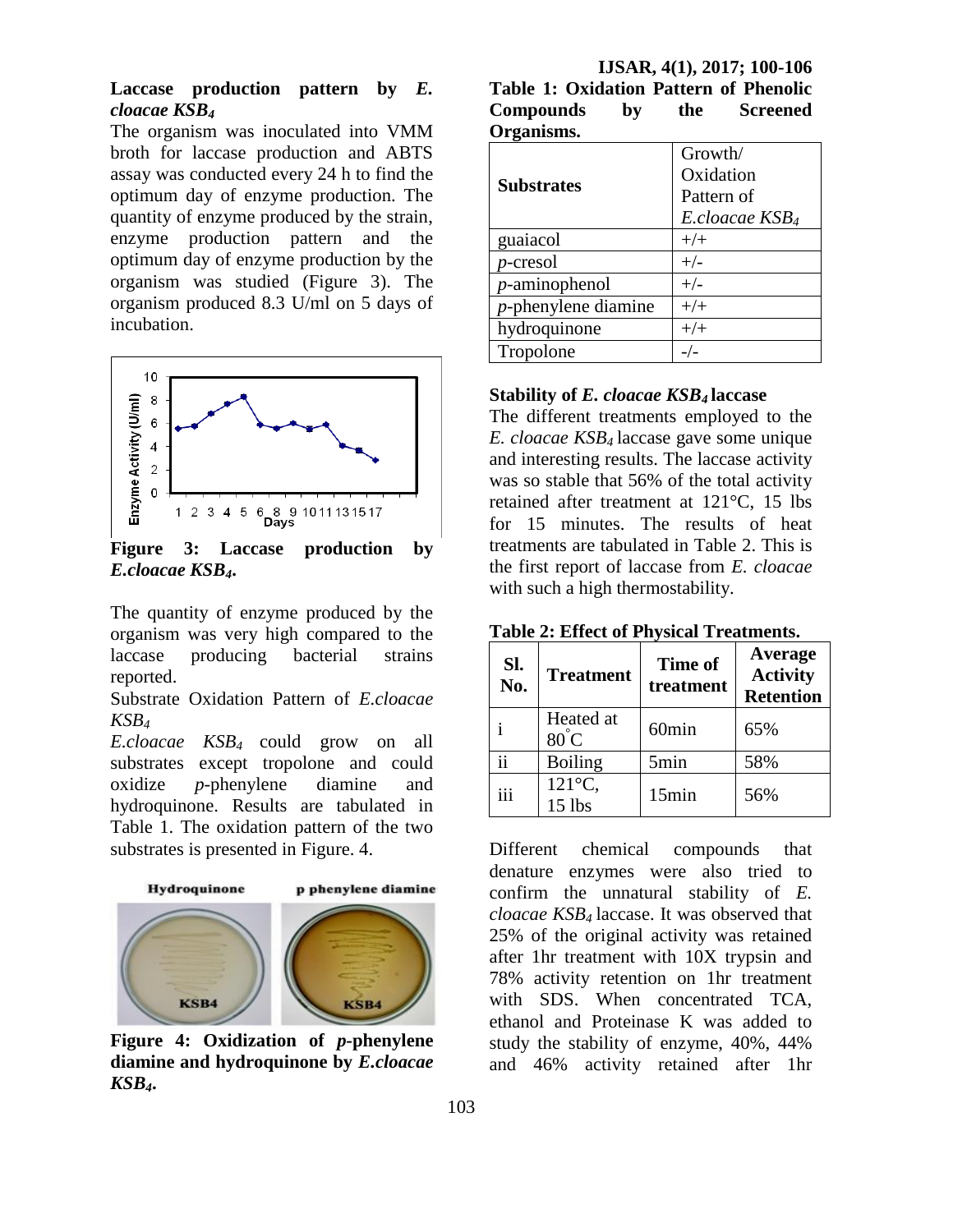respectively. The enzyme was reactive at a high pH of 10 where as at very low pH the activity was lost almost completely. Results are tabulated in Table 3.

| Sl.<br>No.               | <b>Chemicals</b><br>used         | Time of<br>treatment | Average<br><b>Activity</b> |
|--------------------------|----------------------------------|----------------------|----------------------------|
|                          |                                  |                      | <b>Retention</b>           |
| $\mathbf{i}$             | Trypsin                          | 1 <sub>hr</sub>      | 25%                        |
|                          | (10X)                            |                      |                            |
| $\overline{\textbf{ii}}$ | <b>SDS</b>                       | 1hr                  | 78%                        |
| $\overline{iii}$         | TCA                              | 1 <sub>hr</sub>      | 40%                        |
|                          |                                  | $15$ hrs             | 27%                        |
| iv                       | Proteinase                       | 1 <sub>hr</sub>      | 46%                        |
|                          | K                                | $15$ hrs             | 36%                        |
| $\overline{\mathbf{V}}$  | <b>HCl</b><br>(0.1N)<br>pH 2.85  | 5min                 | 0.14%                      |
| vi                       | <b>NaOH</b><br>(0.1N)<br>pH 10.0 | 5min                 | 66%                        |
| vii                      | Ethanol<br>99%                   | 15min                | 44%                        |

**Table 3: Effect of Chemical Treatments.**

Hence both physical and chemical treatments were combined to study the effect on *E. cloacae KSB4* laccase activity. It was observed that the treatment of enzyme with TCA at a temperature of 80ºC reduced the activity drastically to 13%.

Generally, thermal stability of laccases varies significantly and correlates with the temperature range of the growth of the source organism (Kristiina et al*.* 2009). But here the unnatural stability is surprisingly high for laccase from the mesophilic bacteria, *E. cloacae KSB4.* The molecular basis for the thermostability of proteins has been a subject of a wide variety of studies based on both theoretical and experimental investigations. The structural features of thermotolerant proteins from thermophiles and extremophiles were compared with their mesophilic counterparts, and several

physicochemical factors are suggested to be the causes for protein thermostability (e.g. protein packing, hydrophobicity, increased helical fold content, density of internal hydrogen bonds and salt bridges, distribution of charged residues on the surface, proportion of certain amino acids) (Kumar and Nussinov, 2001; Sterner and Liebl, 2001). In the majority of the thermophilic proteins so far studied, a general increase in the content of internal salt bridges and hydrogen bonds, as well as an enhanced proportion of amino acid residues in a-helical conformation have been observed (Sterner and Liebl, 2001; Vogt et al. 1997).

The first prokaryotic LMCO was characterized from the soil bacterium *Azospirillum lipoferum* (Diamantidis et al. 2000). *A. lipoferum* LCMO was found to be thermostable with an estimated  $T1/2$ value of 43 min at 70°C as determined by oxidation of syringaldazine. However, 2–3 min incubation above 80°C completely inactivated the enzyme. The most thermostable LMCO, with T1/2 of over 14 h at 80C as determined by oxidation of ABTS, has been found in the bacterium *Thermus thermophilus* (Miyazaki, 2005). Recently, a copper-activated metallooxidase, McoA, from the thermotolerant bacterium *Aquifex aeolicus* was reported to demonstrate heat stability even at 80°C and 90°C, with activity durable for up to 9 and 5 h, respectively (Fernandes et al. 2007).

## **Conclusion**

Due to harsh industrial process conditions that may include high temperature and/or pressure, high salt concentrations, acidic or alkaline pH, oxidative conditions, high shear forces or short delays, resistant enzymes are required. Thermostable enzymes offer major biotechnological advantages over commonly studied mesophilic enzymes. In addition there is a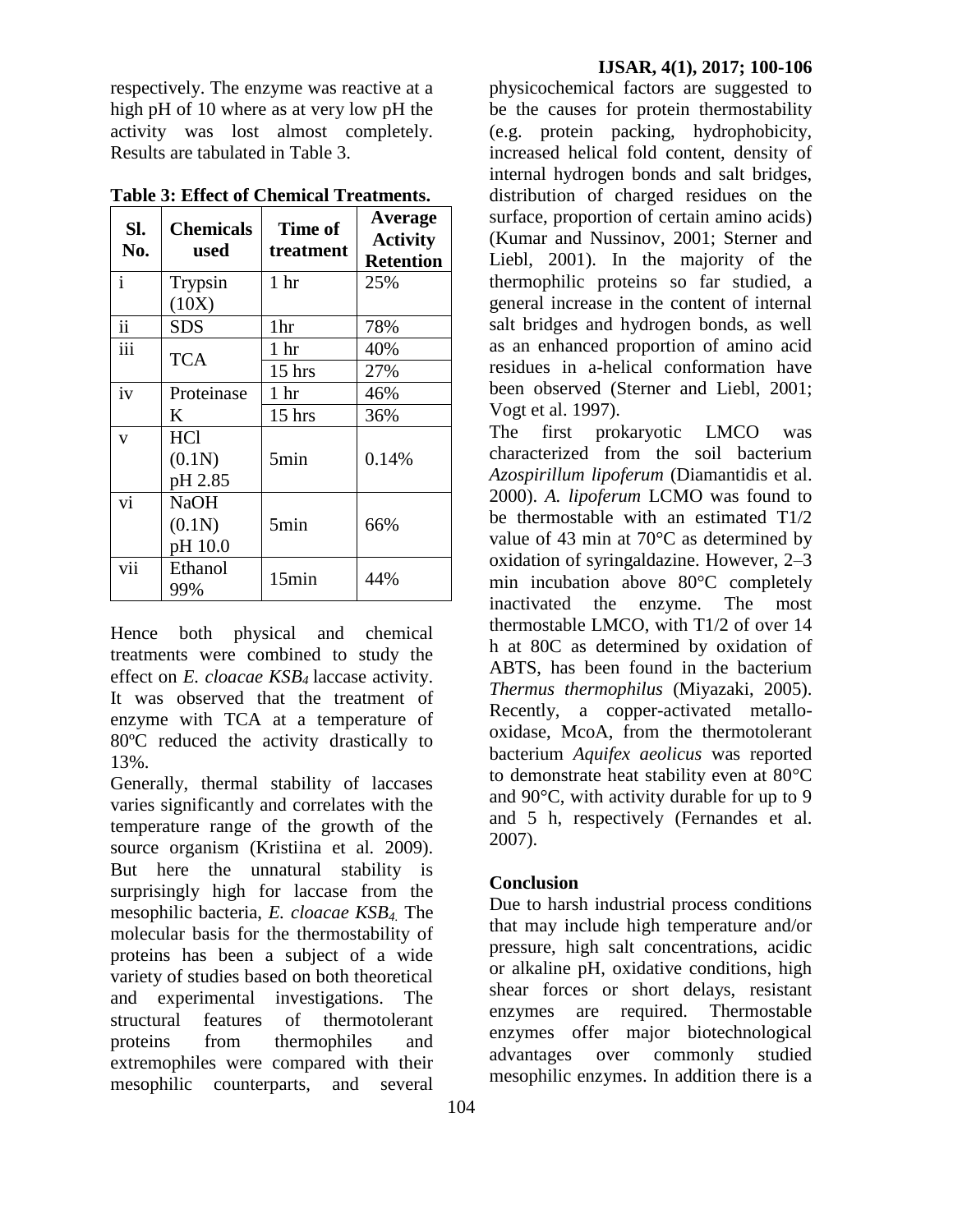current need for enzymes with new catalytic properties for potential innovations and breakthroughs in industrial biotechnology. One of the general prerequisites for an enzyme to be applicable in industrial processes is thermotolerance (transient ability to maintain catalytic activity at elevated temperatures) or thermostability (ability to resist irreversible inactivation at high temperatures and to keep activity at least at 60C for a prolonged period of time) (Vieille et al. 1996; Vieille and Zeikus, 2001). Currently, thermostable laccases are used for various industrial applications including pulp bleaching (e.g. Lignozymprocess) (Call and Mucke, 1997) and food industry (Minussi et al. 2002). Also, in textile industry thermostable laccase is already used for denim bleaching in industrial scale with products available from several suppliers (e.g. Denilite, Novozymes, Denmark; IndiStar, Genencor, US; Ecostone LCC10, AB Enzymes, Finland).

It is important to carryout biochemical studies focusing on the thermodynamics and physico-chemical properties affecting catalytic performance of metallo-enzymes like laccase. In laccases the overall 3D protein fold and packing, and minor structural modifications e.g. at the copper sites are responsible for thermotolerant response. Thermostability and thermotolerance are, in fact, results from co-action of more than one beneficial factor, such as existence of metals and cofactors, like the four Cu ions in laccases, and internal protein features, such as existence of ionic bonds (salt bridges) and dense hydrogen bonding network (Kristiina et al. 2009). In this paper we are reporting the most thermostable laccase of bacterial origin which can find very important applications in industries.

## **References**

- Arias, M.E., Arenas, M., Rodríguez, J., Soliveri, J., Ball, A.S, Hernández M., 2003. Kraft pulp biobleaching and mediated oxidation of a nonphenolic substrate by laccase from Streptomyces cyaneus CECT 3335. Appl. Environ. Microbiol. 69(4), 1953–1958.
- Bugg, T.D.H., Ahmad, M., Hardiman, E.M., Singh, R., 2011. The emerging role for bacteria in lignin degradation and bio-product formation. Curr. Opin. Biotechnol. 22(3), 394–400.
- Call, H.P., Mucke, I., 1997. History, overview and applications of mediated lignolytic systems, especially laccasemediatorsystems (Lignozym-process). J. Biotechnol. 53,163–202.
- Diamantidis, G., Effosse, A., Potier, P., Bally, R., 2000. Purification and characterization of the first bacterial laccase in the rhizospheric bacterium Azospirillum lipoferum. Soil Biol. Biochem. 32, 919–927.
- Dwivedi, U.N., Singh, P., Pandey, V.P., Kumar, A., 2011. Structure-function relationship among bacterial, fungal and plant laccases. J. Mol. Catal. B. Enzym. 68(2), 117–128.
- Endo, K., Hosono, K., Beppu, T., Ueda, K., 2002. A novel extracytoplasmic phenol oxidase of Streptomyces: its possible involvement in the onset of morphogenesis. Microbiology 148(6), 1767–1776.
- Fernandes, A.T., Soares, C.M., Pereira, M.M., Huber, R., Grass, G., Martins, L.O., 2007. A robust metallo-oxidase from the hyperthermophilic bacterium *Aquifex aeolicus*. FEBS. J. 274, 2683– 2694.
- Gianfreda, L., Xu. F., Bollag, J.M., (1999) Laccases: a useful group of oxidoreductive enzymes. Biorem. J.  $3(1), 1-26.$
- Harms, H., Schlosser, D., Wick, L. Y., 2011 Untapped potential: exploiting